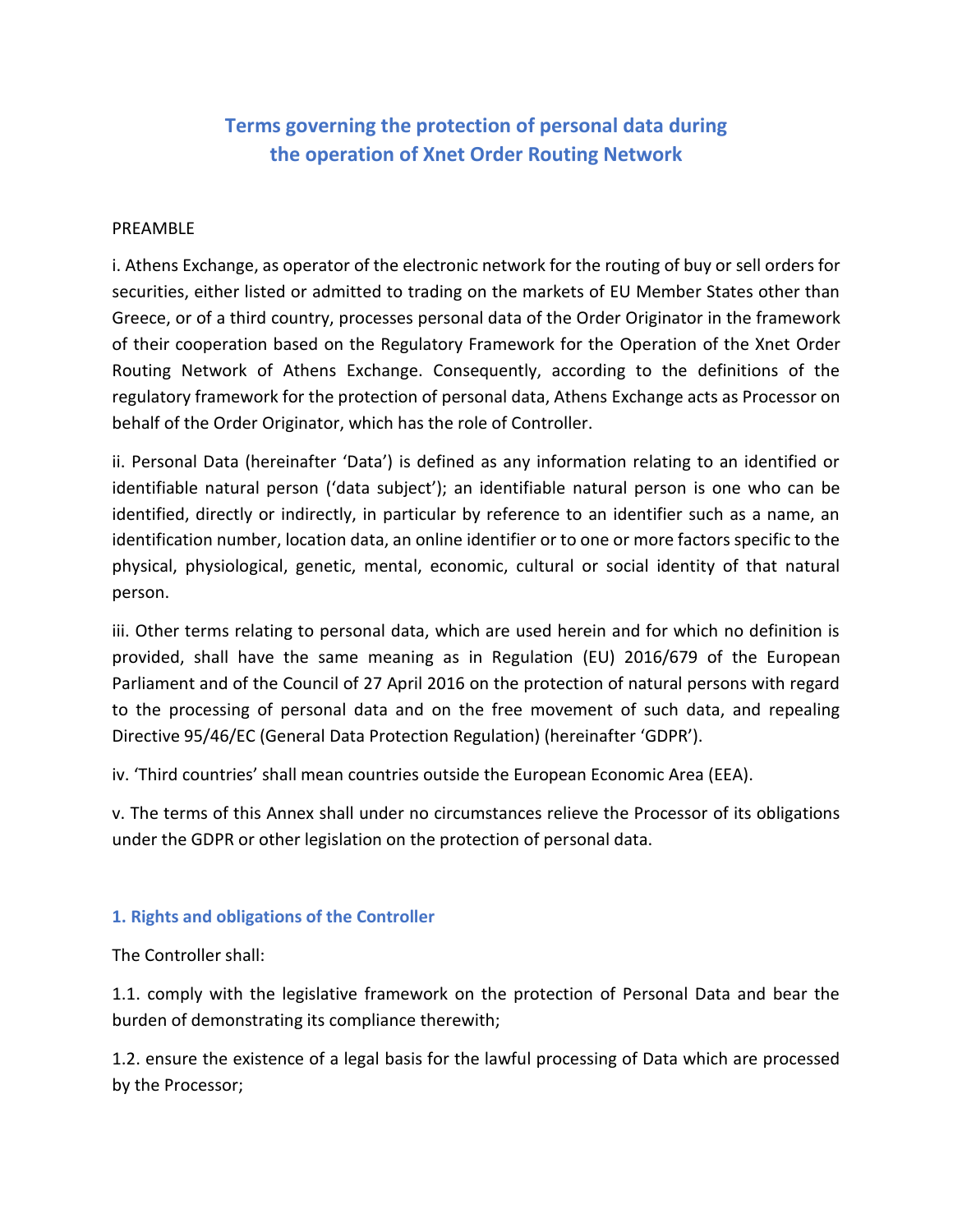1.3. have the right and the obligation to take decisions relating to the purposes of and means for processing the Data;

1.4. provide written instructions to the Processor concerning the Processing of Data performed by the latter on its behalf;

1.5. take appropriate measures to provide data subjects with all necessary information relating to the processing of their Data by the Processor.

### **2. Obligations of the Processor**

2.1. The Processor shall:

2.1.1. be fully aware of and comply with the GDPR and generally any legislation on the protection of personal data which may be in force from time to time;

2.1.2. refrain from fulfilling its obligations under the terms hereof, with regard to Data, in a manner that compels the Controller to breach any of its obligations under applicable legislation on the protection of personal data;

2.1.3. process the Data only on the basis of documented instructions from the Controller, unless otherwise required by an applicable law to which the Processor is subject, and regarding which the Processor must inform the Controller before processing the Data.

Any amendments and/or additions to the aforementioned instructions during the processing of Data must always be made in writing, including in electronic form;

2.1.4. immediately inform the Controller if, in its opinion, an instruction infringes the GDPR or other Union or Member State data protection provisions. In the event that the Controller insists on an instruction which, in the opinion of the Processor, infringes the GDPR or other Union or Member State data protection provisions, the Processor reserves the right to refuse execution of the instruction and/or terminate the principal Contract (Master Agreement) and this Agreement;

2.1.5. maintain a record of all processing activities it carries out on behalf of the Controller, in accordance with par. 2, Article 30 of the GDPR.

# **3. Confidentiality**

3.1. The Processor must ensure that persons authorised to process Data (permanent/temporary employees, representatives, agents, servants in general and associates) have committed themselves to confidentiality or are under an appropriate statutory obligation of confidentiality,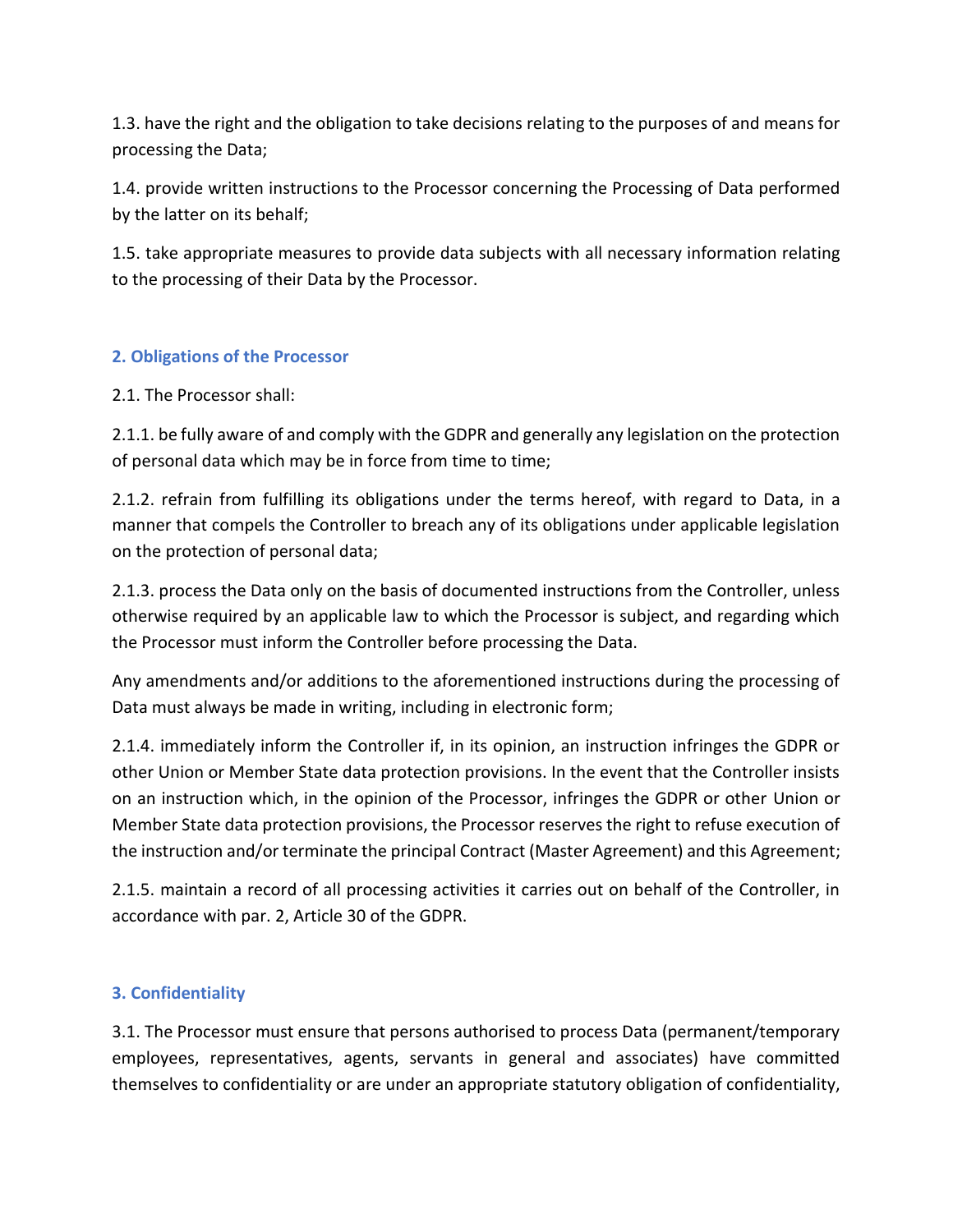are aware of and follow the instructions of the Controller with respect to the processing of Data and take all appropriate measures to safeguard the Data.

### **4. Security of processing**

4.1. Taking into account the state of the art, the costs of implementation and the nature, scope, context and purposes of processing, as well as the risk of varying likelihood and severity for the rights and freedoms of natural persons, the Processor shall – during the entire duration of processing – implement appropriate technical and organisational measures to ensure that the Data are safe in accordance with the requirements of applicable legislation and protected against risks to the rights and freedoms of natural persons, particularly due to unauthorised access, disclosure, alteration, deletion or loss.

4.2. The Processor shall assist the Controller in ensuring compliance with the latter's obligations pursuant to Article 32 of the GDPR, by providing, inter alia, the Controller with information about the technical and organisational measures already implemented by the Processor.

### **5. Subprocessors (Subcontractors)**

5.1. The Processor may not engage another processor (subprocessor / subcontractor) to carry out all or part of the processing tasks which it performs on behalf of the Controller without the prior written authorisation of the Controller.

5.2. The Processor must receive from the Controller general authorisation for the use of subprocessors to carry out all or part of the processing tasks which it performs on behalf of the Controller. The Processor shall provide the Controller with prior written notification of any intended changes concerning the addition or replacement of subprocessors at least ten (10) business days before the planned addition or replacement, so as to give the Controller the opportunity to object to such changes prior to the use of a subprocessor.

5.3. The Processor may use only subprocessors that provide sufficient guarantees as to the implementation of appropriate technical and organisational measures, in such a manner that the processing will meet the requirements of the GDPR. The Processor must enter into a legally binding contract with each subprocessor which (contract) contains at least the same Data protection obligations set out herein, including the obligation to allow for and facilitate audits, including inspections, conducted by the Controller or another auditor mandated by the Controller, particularly in order to ensure provision of sufficient guarantees as to the implementation of appropriate technical and organisational measures in compliance with the requirements of the GDPR.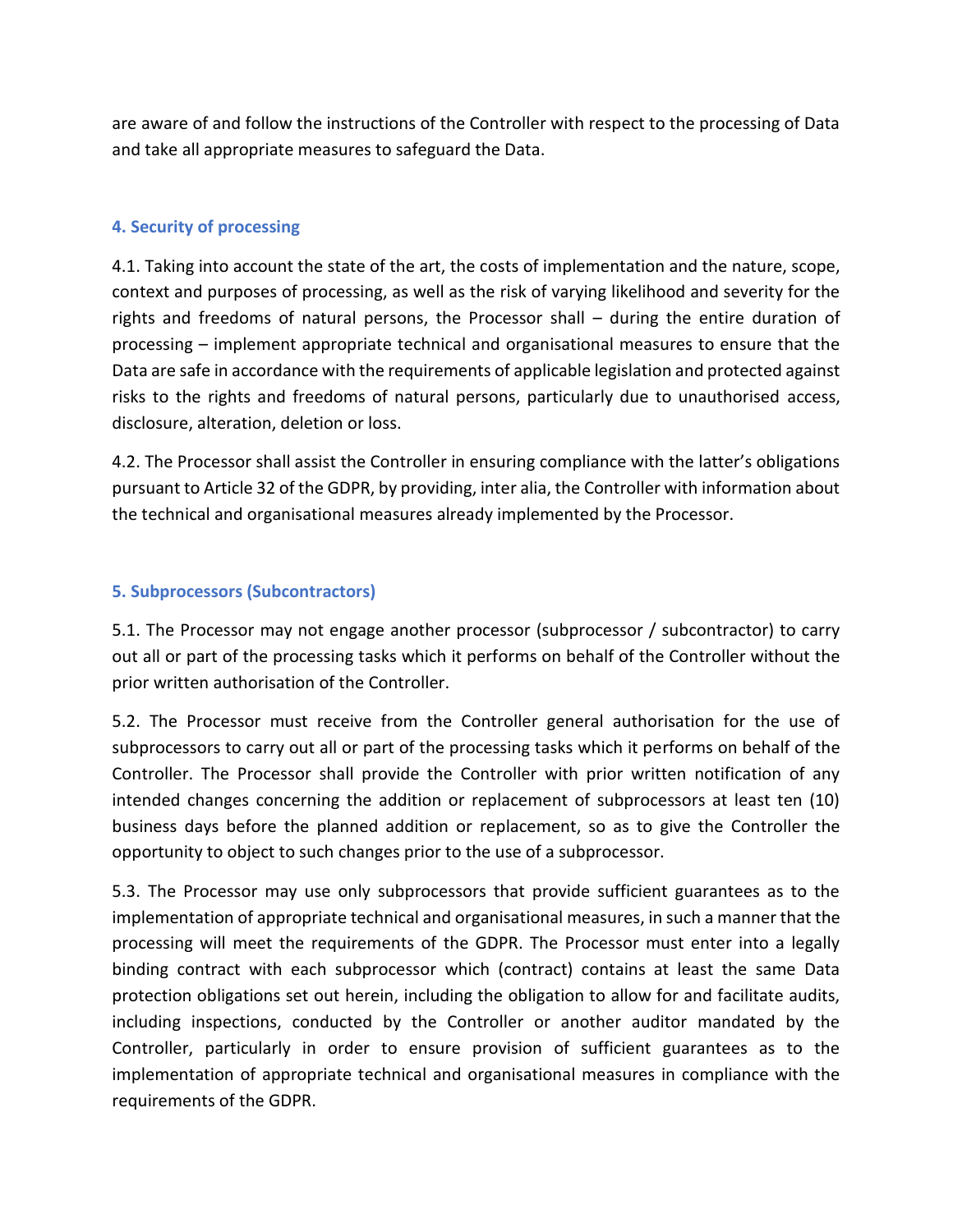5.4. In every case, the Processor shall remain fully liable to the Controller for any act or omission of the subprocessor or of any third party appointed by the latter, as if such acts or omissions were those of the Processor.

## **6. Transfers of data to third countries or international organisations**

6.1. Any transfer of personal data to third countries or international organisations by the Processor shall take place only on the basis of documented instructions from the Controller and always in compliance with Chapter V of the GDPR.

6.2. In the event of transfers of data to third countries or international organisations, which the Controller has not instructed the Processor to carry out, but which are required under EU or Member State law to which the Processor is subject, the latter shall inform the Controller of that legal requirement before processing, unless that law prohibits such information on important grounds of public interest.

6.3. Consequently, without documented instructions from the Controller, the Processor shall not, in the framework hereof:

a. transfer personal data to a controller or processor in a third country or international organisation;

b. entrust the processing of personal data to a processor in a third country;

c. itself carry out the processing of personal data in a third country.

### **7. Assistance to the Controller**

7.1. Taking into account the nature of data processing, the Processor should assist the Controller with appropriate technical and organisational measures, to the extent possible, during fulfilment of the Controller's obligations to respond to requests relating to the exercise of data subject rights, as stipulated in Chapter III of the GDPR.

7.2. The Processor shall promptly forward to the Controller any request it may receive concerning the exercise of the rights of subjects whose Data are processed on the basis hereof. The Processor shall not reply to the aforementioned requests unless it has been authorised to do so by the Controller.

7.3. The Processor, taking into account the nature of data processing and the information available to it, shall assist the Controller in ensuring its compliance with: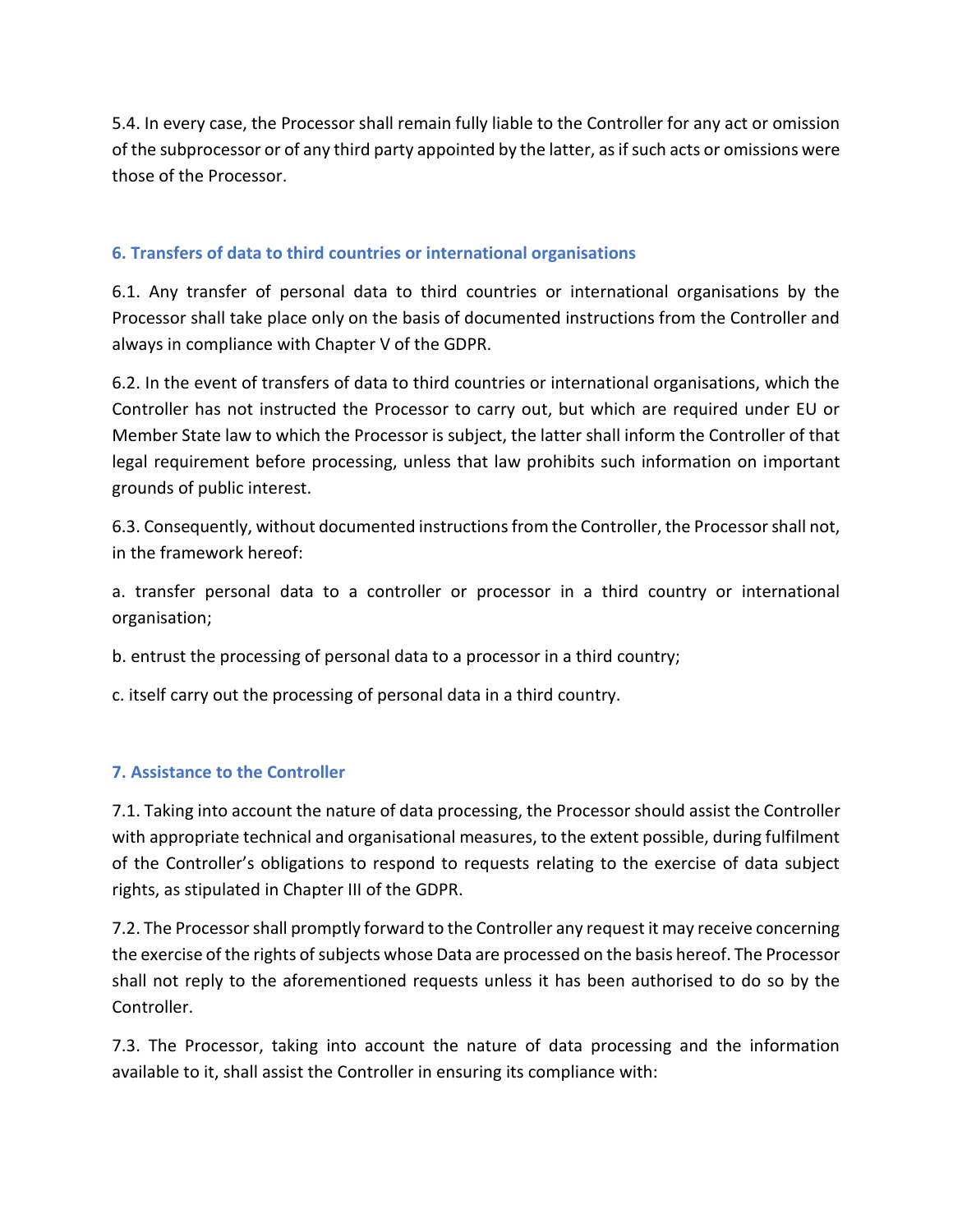- the obligation of the Controller to carry out a data protection impact assessment. The assistance of the Processor shall be made available through its participation in interviews and/or the completion of questionnaires in order to provide the necessary information to the Controller, concerning the processing carried out by the Processor on behalf of the Controller;

- the obligation of the Controller to consult the supervisory authority, prior to processing, where a data protection impact assessment indicates that the processing would result in a high risk in the absence of measures taken by the controller to mitigate the risk.

#### **8. Notification of a personal data breach**

8.1. The Processor shall promptly notify the Controller as soon as it becomes aware of any accidental, unauthorised, or unlawful destruction, loss, alteration, or disclosure of Data or any accidental, unauthorised, or unlawful access to Data (hereinafter 'Data Breach'). Moreover, the Processor shall provide the Controller with any information it has and which the Controller may reasonably request in connection with the Data Breach.

8.2. The Processor shall immediately take any possible measure to mitigate the consequences of the Data Breach, and take any necessary measure for its remediation.

8.3. The aforementioned notification must be made within forty-eight (48) hours from the moment the Processor has become aware of the Data Breach.

8.4. The Processor shall assist the Controller in the fulfilment of its obligations to investigate the possible incident, notify any Data Breach to the competent supervisory authority, and make an announcement on the breach to the Data Subjects.

8.5. The above obligations fall on the Processor also in cases where the breach involves a subprocessor used by the Processor.

8.6. The Controller is entitled to request any additional information concerning the incident and the circumstances, technical or other, in which the breach arose, and the Processor shall be obliged to respond immediately.

### **9. Deletion/Destruction of Data**

9.1. Upon expiry of the cooperation or at any time, the Processor shall, at the request of the Controller, immediately delete/destroy any data of the Controller along with all existing copies of such data which may have been created, unless the Processor has a legal obligation to continue storing the data. In the latter case, the Processor shall inform the Controller at the earliest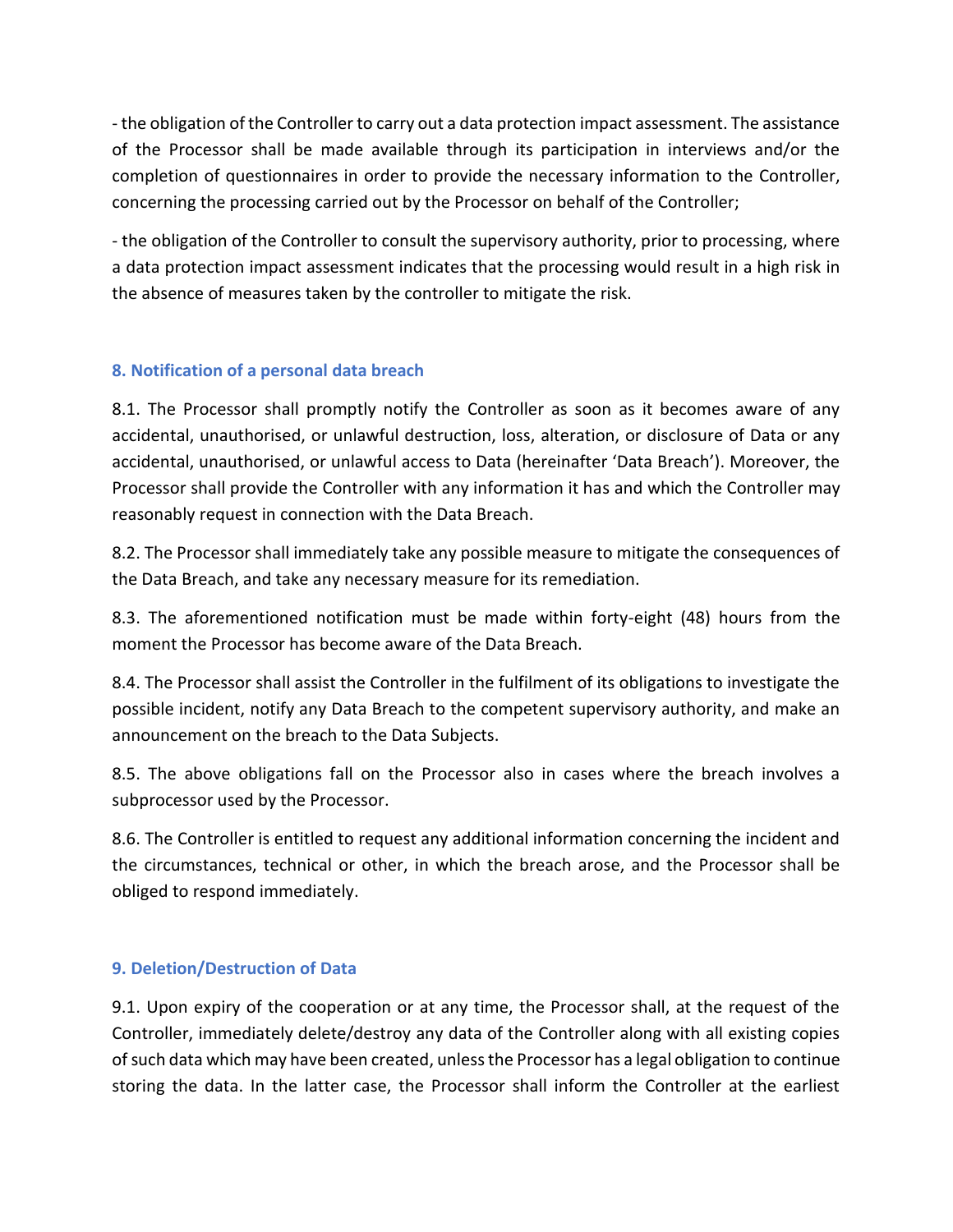regarding the aforesaid legal obligation and undertake the commitment to process the Data exclusively for the purposes and duration laid down in the relevant legislation.

9.2. The Processor shall ensure that the deletion/destruction of Data is carried out, taking the appropriate technical and organisational measures for the security of the relevant processing.

9.3. The Processor shall perform the aforesaid deletion within the timeframe set by the Controller and confirm in writing the deletion/destruction of the Data to the Controller.

### **10. Audits and Inspections**

10.1. At the request of the Controller, the Processor shall make available to the latter all information necessary to demonstrate its compliance with provisions on the protection of personal data and with the terms hereof and allow for and facilitate audits, including inspections, conducted by the Controller or by another person mandated by the Controller.

10.2. The Controller shall provide the Processor with written notification of any audit at least ten (10) business days prior to the audit, informing the latter of the identities of the natural persons who will perform the audit and its estimated duration.

### **11. Commencement and Expiration**

11.1. The terms of this Annex shall be applicable for the entire duration of the processing of Data by the Processor, irrespective of any termination of cooperation, and they cannot be nullified unless they are replaced by other terms that govern the processing of Data by the Processor.

11.2. If the Data processing activities of the Processor cease and the Data are deleted or returned to the Controller in accordance with the provisions herein, the terms of this Annex shall cease to have effect.

### **12. Other terms**

12.1. This Annex constitutes a single integrated whole with the Regulatory Framework for the Operation of the Xnet Order Routing Network.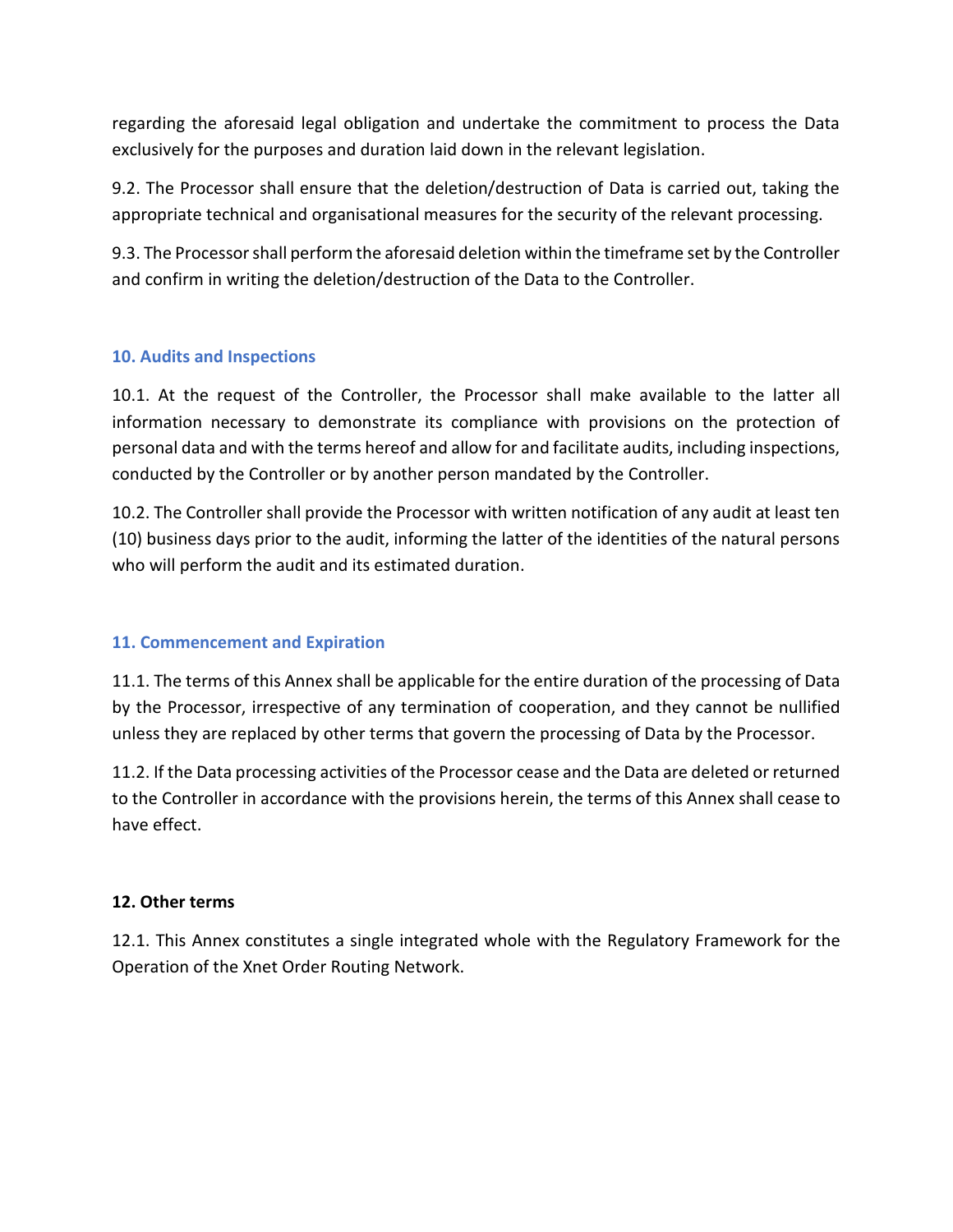#### **Personal Data Processing Appendix**

# **A1. The purpose of the personal data processing on behalf of the Controller (order originator) is:**

The provision of services for the operation of the electronic network for the routing of buy or sell orders for securities, either listed or admitted to trading on the markets of EU Member States other than Greece, or of a third country, which enables the receipt of orders by intermediaries that have undertaken obligations to execute them vis-à-vis order originators.

**A2. The processing of personal data by the Processor on behalf of the Controller (order originator) relates primarily (nature of the processing) to:**

The transmission of securities buy or sell orders of the order originator.

**A3. The processing includes the following personal data:**

The data of orders from order originators, as such data are set out in paragraph 6.1 of the Regulatory Framework for the Operation of the Xnet Order Routing Network.

**A4. The processing includes the following categories of data subjects:**

Investors (clients of the order originator).

#### **A5. Transmission of data:**

The order originator instructs Athens Exchange to transmit its data via Xnet to the Intermediary Firm contracted by the order originator as well as to ATHEXCSD.

#### **B. Subprocessors**

Upon commencement hereof, the Controller approves the use of the following subprocessors:

| NAME/LEGAL NAME | <b>ADDRESS/REGISTERED</b><br><b>OFFICE</b> | <b>PROCESSING DESCRIPTION</b> |
|-----------------|--------------------------------------------|-------------------------------|
|                 |                                            |                               |